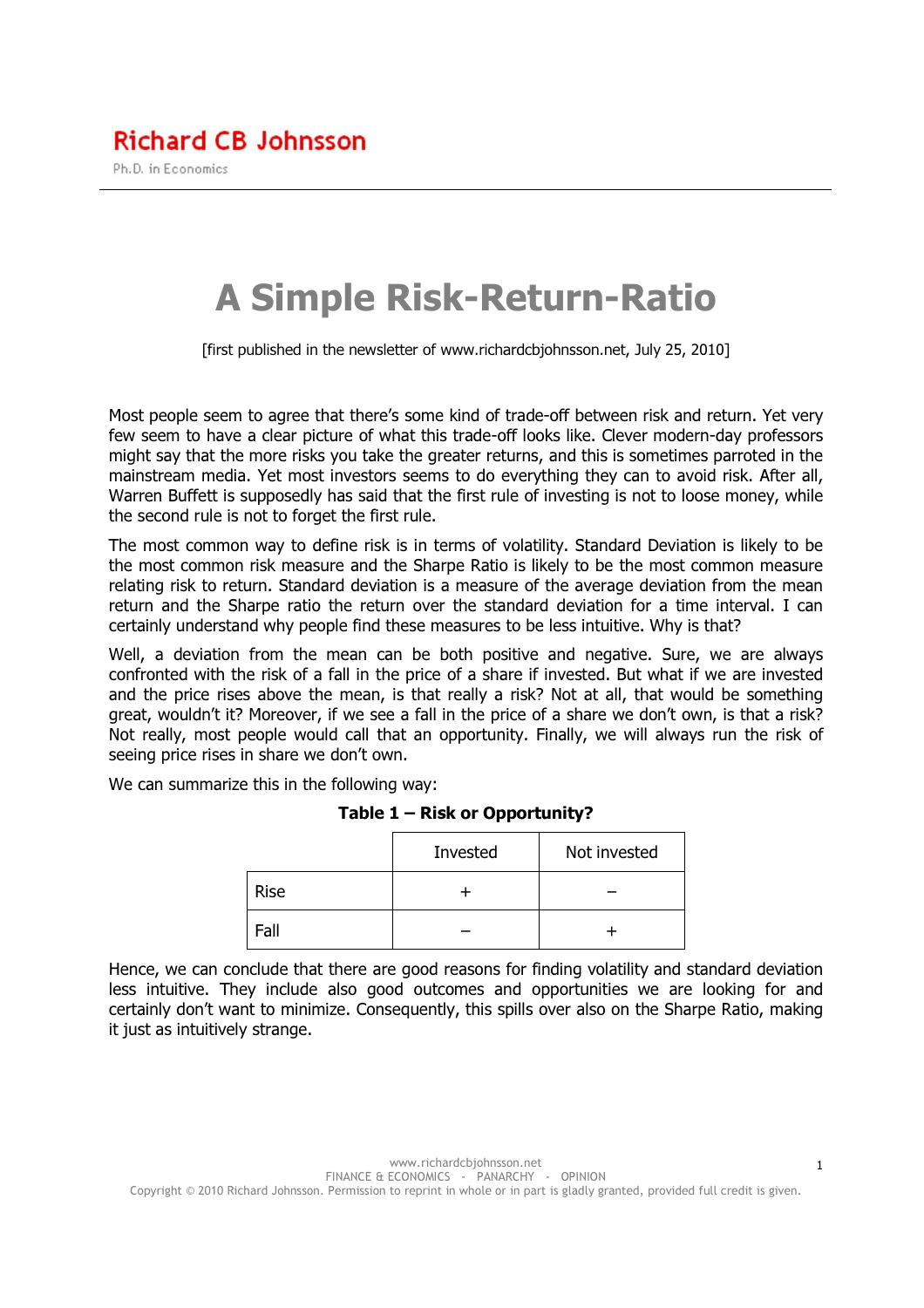## **Richard CB Johnsson**

Ph.D. in Economics

Thus, we are left with two types of risk:

- #1 Risk of losses
- #2 Risk of missed return

While I have some great real-life stories of people that have missed out on some huge returns, most people would agree that risk of losses cause far more concerns than missing out on some return. A quick example to prove the point - let's say you turn on your computer at breakfast. First you check out a business website and read about a person having doubled the value of their investments over night. Then you check your own investments and find that they have halved over night. What would you remember by lunch time?

Hence, it seems proper to focus extra on risk #1, the risk of losses. This isn't a novelty I have come up with. I first encountered this kind of reasoning in Benjamin Graham & David Dodd's Security Analysis from 1934, and in Benjamin Graham's The Intelligent Investor from 1949. Benjamin Graham was the mentor of Warren Buffett, a professor, a successful investor and the father of value investing. Today, the fundamental idea of limiting the risk of losses is a starting point for hedge funds, value investors and traders around the world.

By no means does this suggest that people try to avoid losses at any cost. People only try to avoid losses greater than they can handle. Such a level might be to a large degree subjective but will somewhere be based on objective reality. Some can handle 50% losses, others only 10%. Some think they can handle 50% losses, but in reality can't sleep when facing 10% losses. Some think 50% losses are ok when they in fact would have to sell their house at that level of loss.

I also would like to add that from my own experience with clients, they certainly find it very intuitive if we define risk as risk of losses and use this as common ground for investing.

So, if we conclude that the most reasonable way to define risk is as the risk of losses, how can we measure it?

The most simple and general way of measuring such risk would be with the so-called *maximum* drawdown. Maximum drawdown (MDD) can be defined as:

MDD=the largest percentage drop from a peak to a bottom in a certain time interval  $^1$ 

See Wikipedia for more a formal definition. It's completely straight-forward to calculate MDD for any historical time interval, but of course a completely other thing to try to estimate future MDD.

When we have defined risk and know how to measure it, we can define a Risk-Return-Ratio (RRR) for any time interval like this:

RRR=RETURN (in %) / MDD (in %)

 $\overline{a}$ 

The most simple and general way of defining and measuring the risk-return-tradeoff that I can find. I have found similar ratios, like for example the Calmar ratio, the Sterling ratio and the

www.richardcbjohnsson.net FINANCE & ECONOMICS - PANARCHY - OPINION

Copyright © 2010 Richard Johnsson. Permission to reprint in whole or in part is gladly granted, provided full credit is given.

 $<sup>1</sup>$  Here's a code that can be used in Matlab or elsewhere for those interested,</sup> http://www.mathworks.com/matlabcentral/fileexchange/10367-maximum-drawdown.